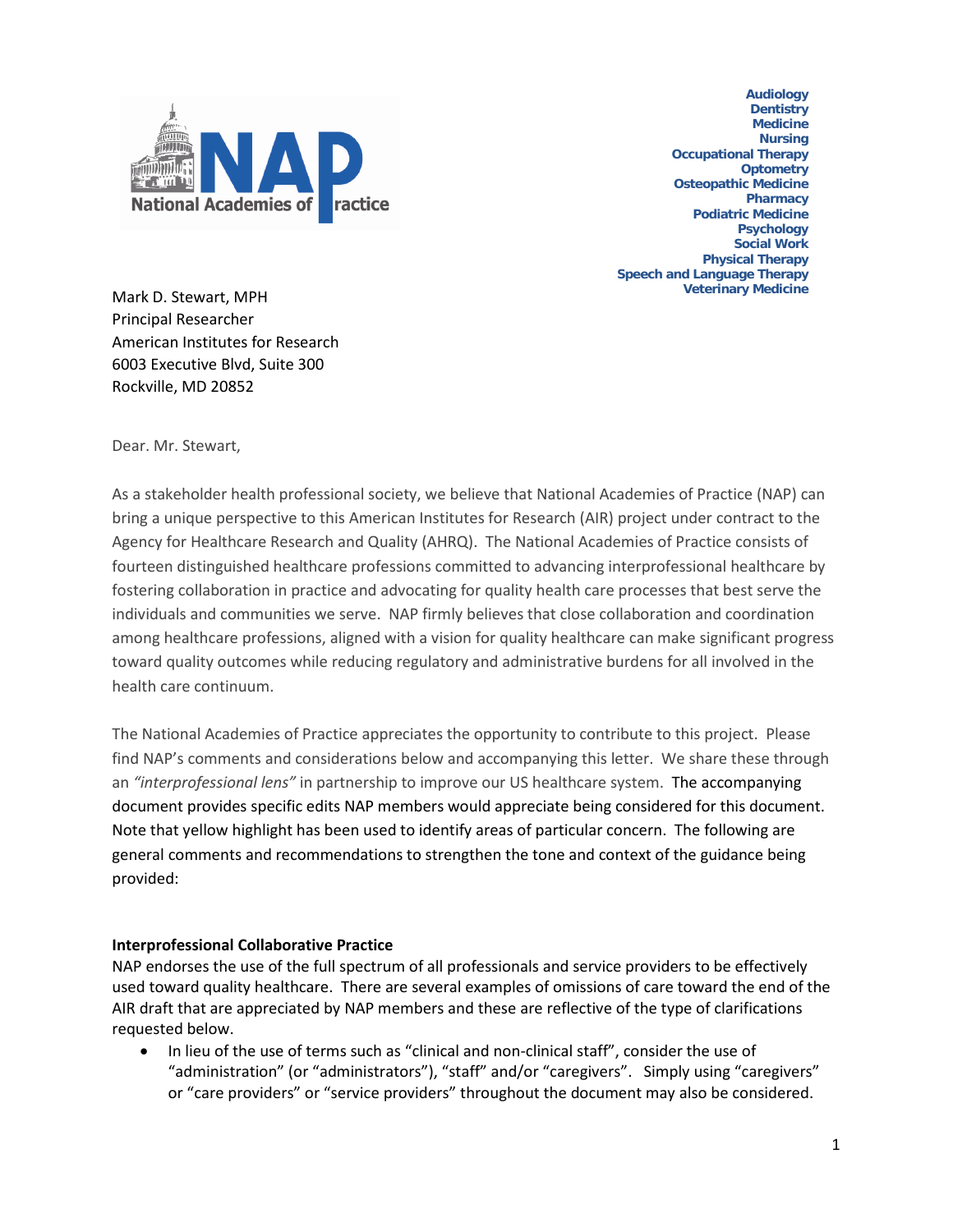This would support assorted titles and credential requirements in all nursing facilities and in every state.

- o When addressing any and all service providers who may be responsible for the patient's care, a single and consistent term for all service providers would avoid confusion or scope of practice concerns, dependent on the location of service.
- When needing to reference the originator of orders and/or prescriptions, we recommend the use of the phrase "*professional responsible for ordering the service*" in lieu of naming or attempting to list all those who may be responsible for ordering care in a nursing facility.
- There appears to be an underlying hierarchy of what care is and what constitutes an omission in care. NAP appreciates the historical nature of this perspective while recommending the expectations of contemporary healthcare be reflected in this AHRQ document. Please consider for inclusion the following concepts:
	- o The members of NAP respect the skills of every member of the care team and embraces the person-centered nature of the care needed.
	- o Each member of the care team (whether licensed, certified, registered or without designated credentials) has a purpose and function toward the well-being of the patient.
	- o When a patient is in a nursing facility, a plan of care is essential to placement in that facility.
	- o It is the plan of care that needs to be implemented and fully executed through the collaborative efforts of all those involved. All caregivers/service providers are charged to work together toward the health and safety of the patient.

# **Functional Health**

NAP recommends a holistic approach to care be clearly stated and emphasized throughout the document.

- There are multiple references to "medical" and "non-medical" distinctions. This then requires different definitions throughout the document. The World Health Organization's definition of health as "Health is the state of complete physical, mental, and social well-being and not merely the absence of disease or infirmity" could be helpful.
- This document addresses direct care issues as well as system issues such as a short supply of flu vaccine. The WHO's *International Classification of Functioning, Disability, and Health (ICF)* could be a useful framework. NAP recommends a holistic approach to care be clearly stated and emphasized throughout the document.

# **Consistent Use of Terminology and Clarifications**

It is difficult to ascertain who or what is being referenced in parts of the document (see comments and recommendations via Word markup). NAP suggests a Glossary of terms be used for the many acronyms used throughout this document. The following are offered as examples of our concern:

- Consistent with the concerns expressed regarding service provider titles and associated responsibilities (see above), the "Explanation of concepts and terms" differentiates between "medical and non-medical care". For the patient in a nursing facility who has significant mobility challenges and/or cognitive deficits, "bathing or dressing" may be integral to the overall patient care plan and the essential reason for the placement in the facility. Through the use of collaborative planning and practice, we recommend the interprofessional plan for the patient be considered essential and all caregivers be collaboratively responsible for the care that is provided.
- Throughout the document the definition of Omissions of Care is inconsistent. On page two there is a global statement that appears to define the types of situations identified as omissions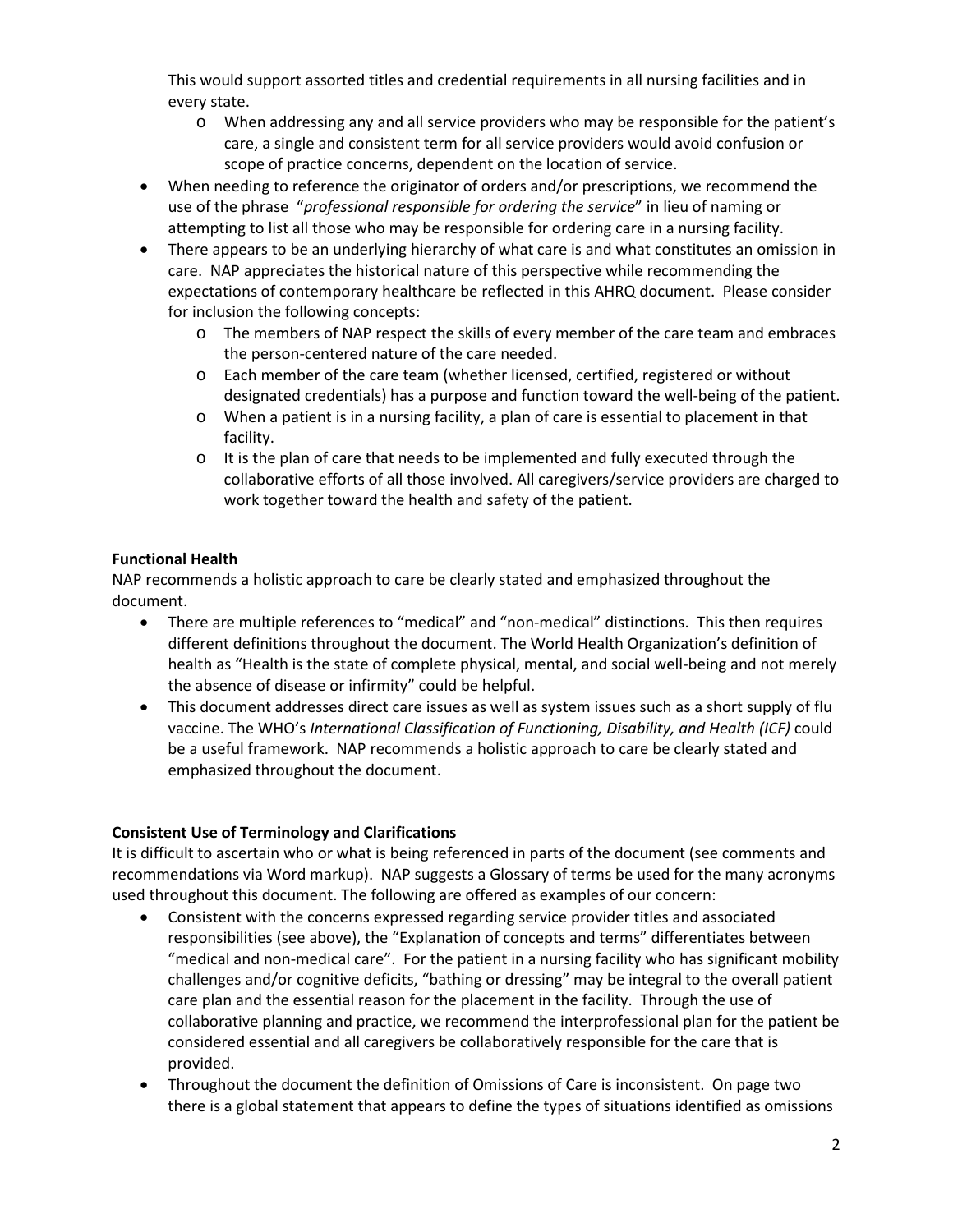in care. On page three, the definition changes to include "increased risk of any harm". To assure understanding and clearly defined parameters, we recommend a comprehensive definition be provided initially and referenced throughout.

• Please note there are several comment items to request clarification of the statement being made. It's unclear regarding to whom or what the statement is referencing.

These comments and recommendations are respectfully submitted in anticipation of ongoing collaboration and future research that is interprofessionally planned and collaboratively provided.

Respectfully submitted,

Jody of Frost

Jody S Frost, PT, DPT, PhD, FAPTA, FNAP President, National Academies of Practice (NAP)

Distinguished interprofessional advisors to health care policy makers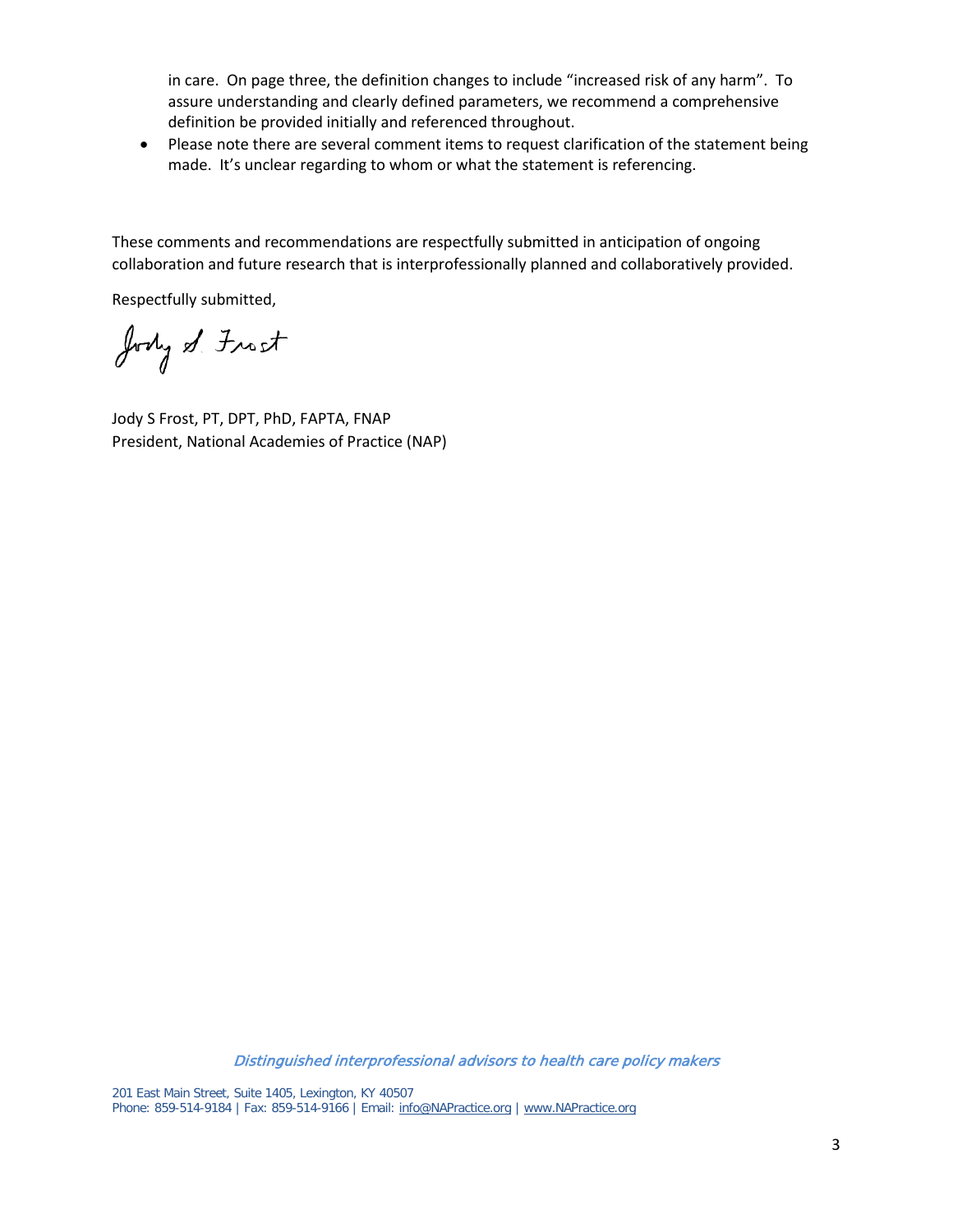

# Revised Draft Definition of "Omissions of Care"

Version 10, June 2019

### Intended uses for the definition:

We propose a definition of "omissions of care" in U.S. nursing homes to guide further research and quality improvement activities. The intended audiences include researchers, health professionals, providers, nursing home residents and family members, and policy makers. This definition is not designed or intended for regulatory purposes, enforcement actions, or accountability measures such as public reporting or payment programs.

The definition is intended to support:

- a) Research on the nature, frequency, and impacts of omissions of care in nursing homes. A concise, uniform definition can help researchers consistently address relevant factors in their work and decrease uncertainty about whether studies focused on omissions of care have defined the concept in the same way.
- b) Quality improvement planning. Before evaluating root causes or developing interventions, researchers, providers and policymakers need a consistent way to determine if an omission occurred. A concise, uniform definition that encompasses all forms of omitted care in nursing homes is needed.
- c) Quality improvement activities. These may include improving policies and procedures, QAPI programs, communications, staffing, or resource management to prevent or respond to omissions of care. A concise, uniform definition may help all stakeholders to consider and apply the same principles, seeking alignment of policies and practices, in designing and implementing quality improvement interventions.
- d) Training and education. The definition could be included in professional or in-service continuing education for nursing staff, administrators, and clinicians. A concise, uniform definition that encompasses both clinical and non-clinical care and associated outcomes can help providers better understand and communicate with each other, as well as interpret and apply differing regulations, measurements, guidelines, or policies relevant to omissions of care.

Because many omissions are related to systems rather than individual actions, the definition does not include causes and attributions, which could serve to codify specific ideas about how and why omissions occur. Rather, cause and attribution are considered as part of how stakeholders respond to omissions that occur. We believe this approach can help stakeholders think more comprehensively about what care has been omitted and determine how to respond to those omissions.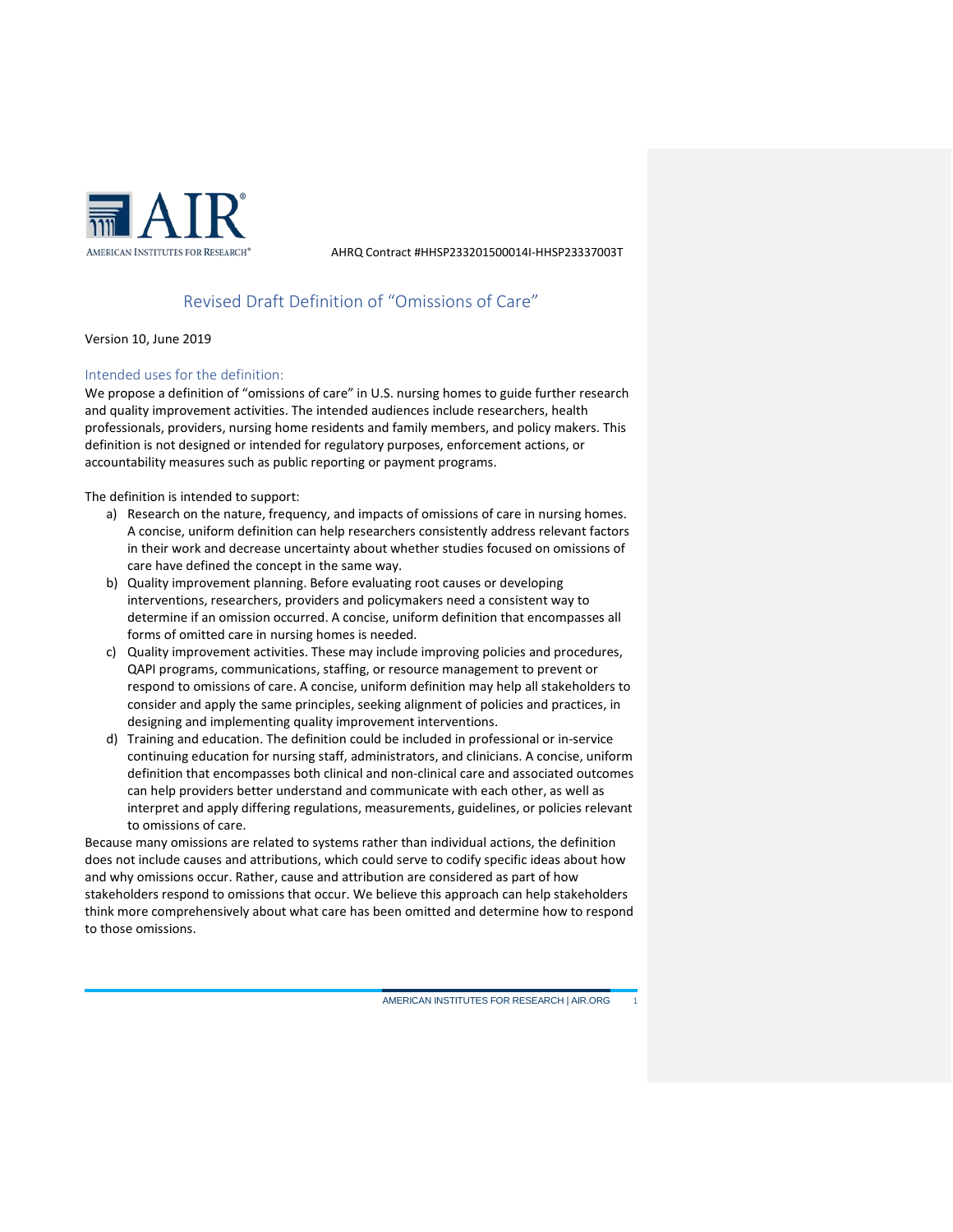

#### Working Draft Definition:

Omissions of care in nursing homes encompass situations when [care—](#page-4-0)either clinical or nonclinical— is [not provided](#page-4-1) for a resident that and results in, or increases the risk of, [additional](#page-5-0)  [monitoring or intervention](#page-5-0) *or* an undesirable or adverse [physical, emotional, or psychosocial](#page-5-1)  outcomes [for the resident.](#page-5-1)

It is the act of "not doing" something that defines an omission of care. The definition purposefully does not include the following:

- the reason for the omission
- the [individuals or entities responsible](#page-5-2) for its occurrence, which may include but not limited to administrators, staff and/or caregivers such as -organizational leadership, residents or family members, or other caregivers
- the type of care omitted
- the magnitude of the results or risk that the omission creates

However, these factors are extremely important in considering methods to identify or avoid omissions, understand root causes, or determine how to address them when they occur.

### **Explanation of concepts and terms:**

#### <span id="page-4-0"></span>*Care, either clinical or non-clinical*: "Care" encompasses:

- a) care the resident needs, expects, requests, or wants, which is often called "whole person care" and includes non-medical care such ase.g. bathing or dressing, helping with recreation or leisure activities, or providing comfort or companionship.
- b) the formal, medical care plan for the resident
- $\frac{c}{c}$  written or verbal physician orders for the resident, such as prescriptions
- d) applicable policies, guidelines, standards, and regulations or laws related to provision of care or to proper documentation and record-keeping, communication with family members and health care providers, and management of the resident's care coordination or transition of care needs.

<span id="page-4-1"></span>*Not provided*: Care is "not provided" when it is:

- a) never delivered
- b) incomplete

c) delivered but delayed beyond the appropriate or necessary timeframe for the care The frequency of care omission is not included in the definition, but could play a role when determining a response to omissions. An omission of care may be attributable to multiple factors but neither the cause nor the attribution is part of the definition of omissions.

AMERICAN INSTITUTES FOR RESEARCH | AIR.ORG 2

| Formatted: Highlight                                                                                                                                                                                                                                                                                            |
|-----------------------------------------------------------------------------------------------------------------------------------------------------------------------------------------------------------------------------------------------------------------------------------------------------------------|
| Formatted: Highlight                                                                                                                                                                                                                                                                                            |
| Formatted: Highlight                                                                                                                                                                                                                                                                                            |
| Formatted: Highlight                                                                                                                                                                                                                                                                                            |
| Formatted: Highlight                                                                                                                                                                                                                                                                                            |
| Formatted: Highlight                                                                                                                                                                                                                                                                                            |
| Formatted: Highlight                                                                                                                                                                                                                                                                                            |
| Formatted: Highlight                                                                                                                                                                                                                                                                                            |
| Formatted: Highlight                                                                                                                                                                                                                                                                                            |
| Formatted: Highlight                                                                                                                                                                                                                                                                                            |
| <b>Commented [TT1]:</b> There is an emphasis early in<br>document that will not give reason for omissions, discuss<br>magnitude, or specific risk yet later in the document discuss<br>such important issues. Perhaps should state up front that<br>this is an exploratory document that will hopefully lead to |

this is an exploratory document that will hopefully lead to evaluation tools to improve health care by looking at reasons, magnitude, and other crucial issues.

**Formatted:** Highlight

**Commented [MOU2]:** Is this intended to be an exclusive list or should it say ' for example'

**Formatted:** Highlight

**Formatted:** Highlight **Commented [MOU3]:** Repetition from above **Formatted:** Highlight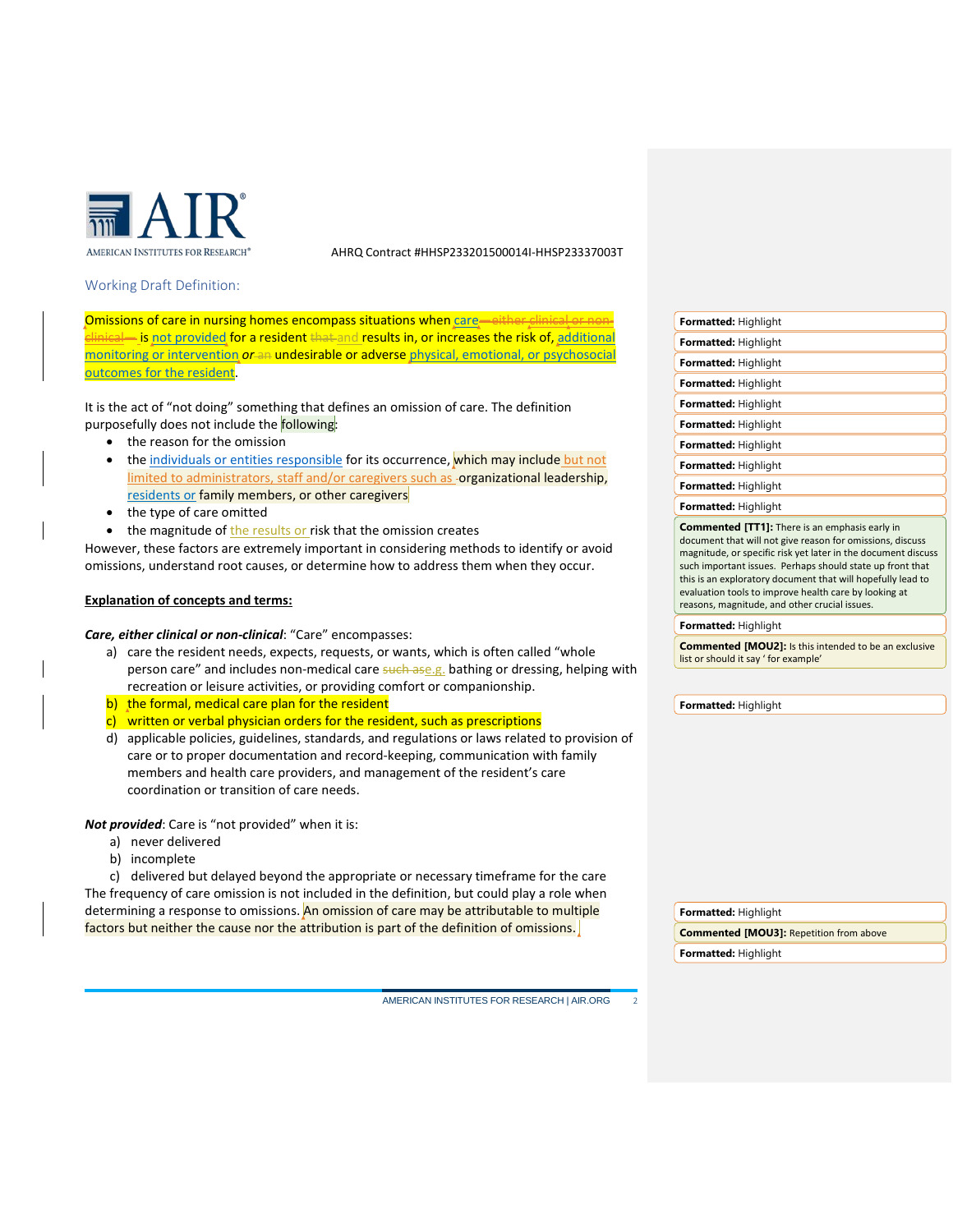

<span id="page-5-1"></span>*Physical, emotional, or psychosocial outcome:* In nursing homes, all health, well-being, and quality of life outcomes are relevant. These include traditional clinical outcomes of physical well-being, such as blood pressure, mobility, skin integrity, or pain; emotional or mental outcomes, such as self-esteem, depressed-mood, loneliness, or anxiety; and other psychosocial outcomes, such as ability to participate in social activities, isolation, autonomy, or positive relations with others.

<span id="page-5-2"></span>*Individuals or entities responsible*: A wide variety of individuals or entities may be ultimately responsible for an omission of care or for responding to omissions that occur. However, the definition excludes considerations of causes or responsible entities so that it may flexibly encompass *all* possible causes and agents. For example, a flu vaccine may be omitted for a resident because of any of the following:

- the nurse does not administer it
- the physician fails to order the vaccine to be given
- the nursing home administration orders insufficient vaccine supplies
- there is a nationwide shortage and no vaccine doses are available.

In all these scenarios, the result is the same omission of care, but the accountable party, and thus the response required, varies. If these causes were written into the definition, however, this could potentially discourage stakeholders from considering other causes that might arise. For example, an insurer might refuse to pay for the vaccine or the pharmacy might fail to deliver an order on time. When a resident refuses care, however, this is not an omission because the care is no longer something the resident expects, requests, or wants.

<span id="page-5-0"></span>*Increases the d risk of additional monitoring or intervention, or undesirable outcome***.** An omission of care need not result in actual harm or an adverse outcome for the resident. If failure to provide care increases the risk of any harm or adverse outcome, it is an omission of care. Further, when failure to provide care causes no harm but does result in additional testing, monitoring or treatment, it is an omission of care. The magnitude of the increased risk is not included in the definition but is critical to consider when prioritizing quality improvement efforts and developing strategies to prevent the omissions from occurring.

#### Principles for operationalizing the definition

These five principles guide researchers, health professionals, providers, and policy makers in thinking about how to make thisuse this definition work for them.

**1. Consider care the residents wants, requests, or expects in addition to care ordered by health professionals or facilities, included in best practice guidelines, or required by law.**

• Consider the full spectrum of care needs, both medical and non-medical, such as psychosocial and spiritual care or activities of daily living (ADL and IADL).

AMERICAN INSTITUTES FOR RESEARCH | AIR.ORG 3

**Formatted:** Highlight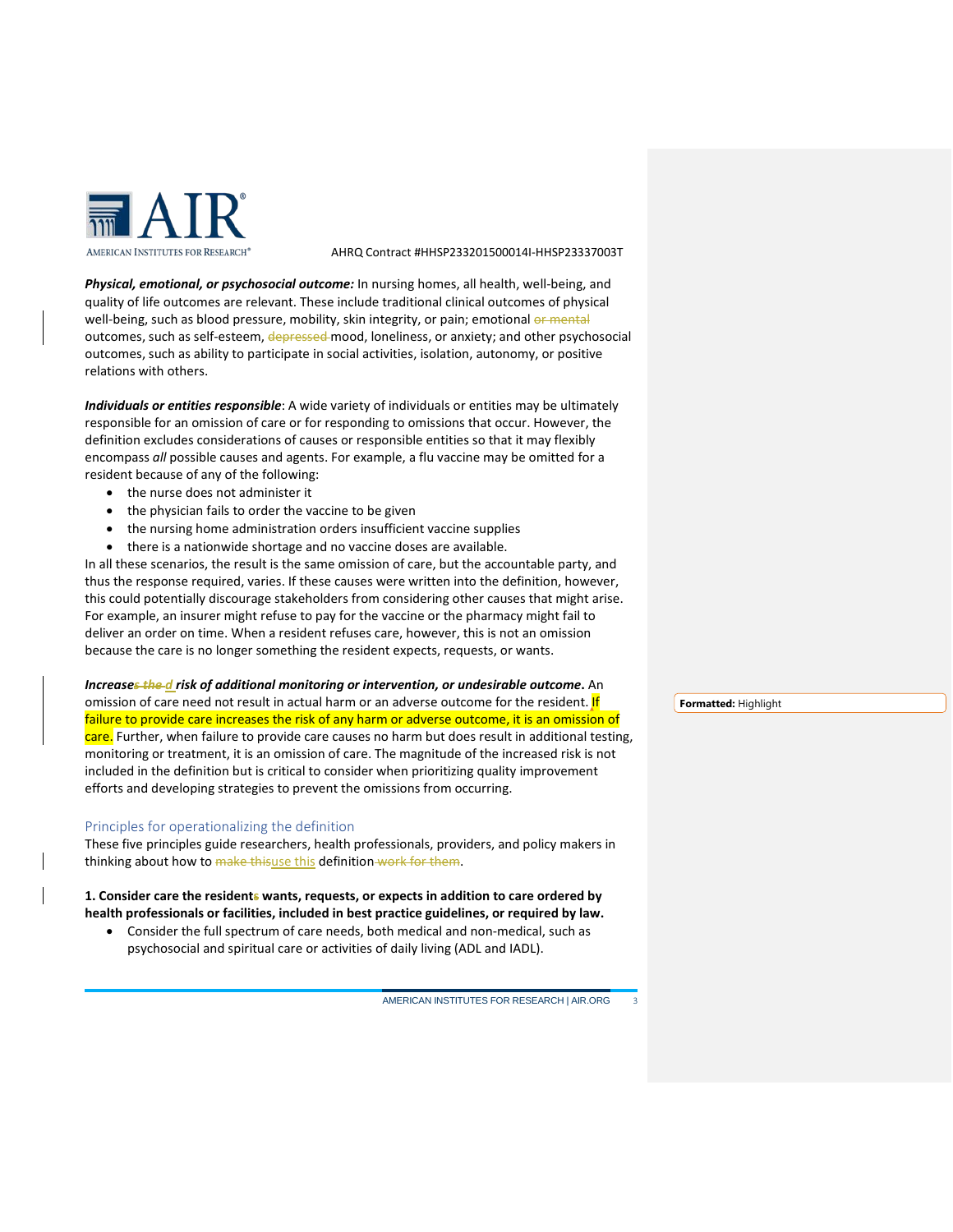

- Engage the resident, or designated family members, in determining care needs. While health professionals often define "needed care" by what they order or provide as a matter of routine or requirement, residents should play a critical role in defining what constitutes their own care. However, this does not mean that any and all care a resident wants must be provided on demand to avoid being considered an omission requiring a response. Rather, contextual factors such as the frequency and magnitude of impact that omissions have on residents' physical, emotional, and psychosocial well-being must be taken into account. For example, a resident may strongly desire a specific brand of coffee that the nursing home does not purchase. Failing to provide that brand could be considered an omission under the proposed definition but is unlikely to meet any criteria for causing or increasing risk of harm or adverse outcome. By contrast, failing to provide meals that meet a resident's religious requirements, such as Kosher or halal meals, would be an omission of care that could have a considerable impact on the resident's well-being.
- Consider and respect the resident's right to refuse care recommended by health professionals or practice guidelines. Refusals should be documented, and the refused care should not be considered an omission as long as the risks and benefits of the refusal are explained.
- **2. Care provided outside the appropriate "care window" may still be an omission.** Care that is delivered to the resident may still constitute an omission if it is not delivered in a timely fashion. To assess omissions, providers must ascertain mandatory requirements, use evidence-based guidelines, or establish facility standards for a "care window," or timeframe within which care must be provided, for each form of care. For example, if the resident's medications are to be given between 8 am and 10 am, the resident is to receive a shower every other day before dinner time, or a flu vaccine is to be administered during the month of September. Care that is delivered outside those "care windows" would be omissions.

Similarly, providers must determine how to integrate care the facility does not provide in-house. For example, residents requiring periodic care off-site may need different care windows for in-house care on those days. Or, if the nursing home is not capable of providing certain forms of care (e.g., ventilators), then a care window should be determined for the resident's transfer to an appropriate alternate facility.

### **3. Consider omissions that increase risk of harm or adverse outcome as well as those that definitely cause harm or adverse outcomes.**

• Ascertain mandatory requirements or establish facility standards for assessing whether if omitting care leads to harm or increased risk of harm. Harm may occur in many domains, ranging fromincluding for example resident safety, physical and emotional comfort, or social and mental well-being. For example, if the care addresses resident preferences or respects the person's dignity, then omitting this care may increase risk of harm in domains such as self-esteem or happiness.

AMERICAN INSTITUTES FOR RESEARCH | AIR.ORG 4

**Commented [MOU4]:** Does this also need to be documented?

**Commented [TT5R4]:** Need at least brief statement here about decisional capacity and sometimes needing someone else for such difficulty decisions.

**Commented [MOU6]:** Can you give a more practical example of this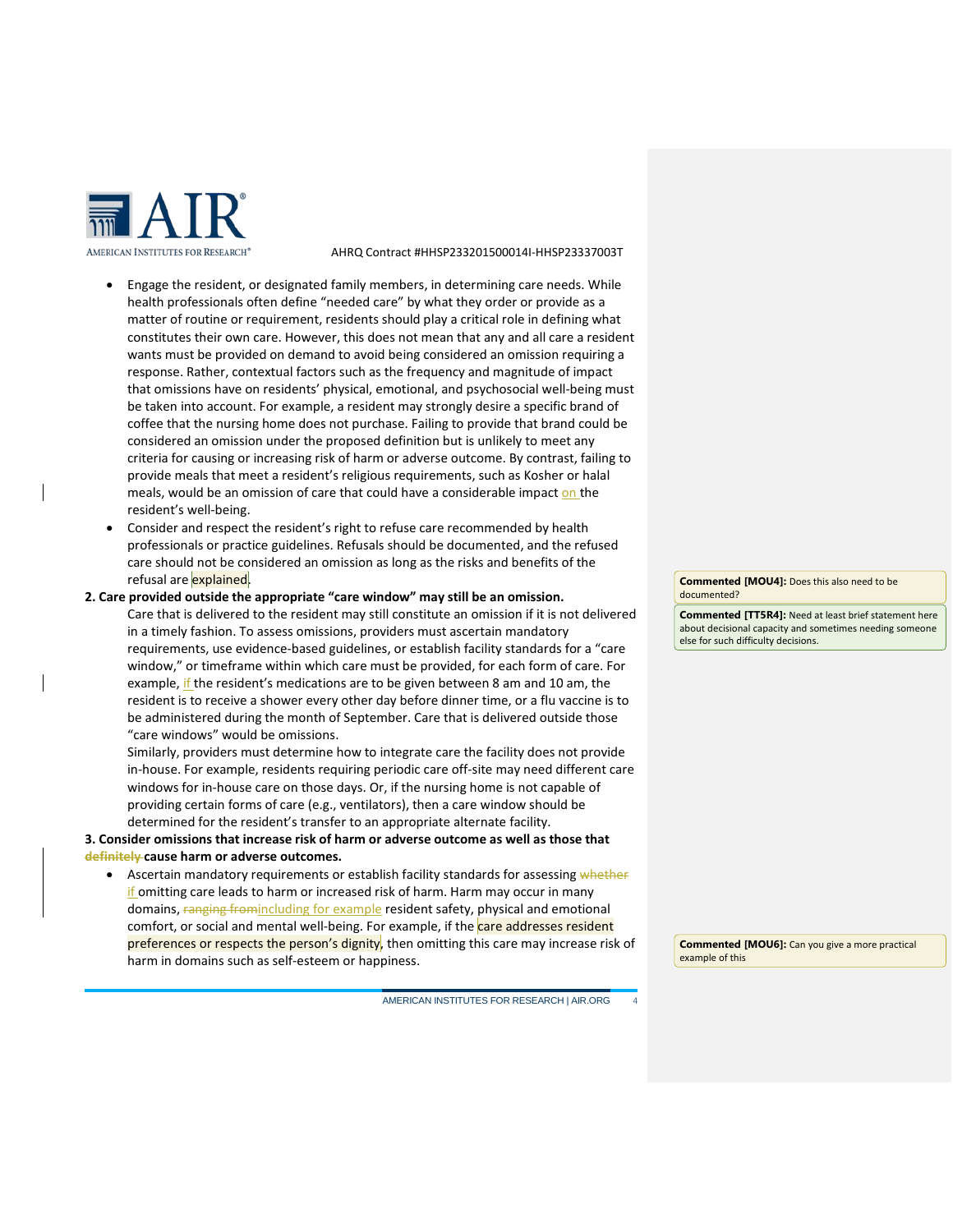

- Engage the resident, or designated family members, in determining relevant harms or adverse outcomes. Harms and adverse outcomes have historically been defined by health professionals, but residents or family members may have valuable perspectives on relevant physical, emotional and psychosocial well-being outcomes. Residents or family members can help:
	- o define the omission
	- o investigate root causes
	- o determine the response, including both immediate mitigation and long-term quality improvement efforts
- Determine what screening for resident risk factors or surveillance of health and wellbeing might be needed. Consider how these activities may themselves result in or increase risk of an omission of care.

**4. Consistently separate detach causes or attributions from the process of determining whether an omission occurred from. potential causes or attributions**

- Determining whether an omission occurred should be restricted to considering whether care was needed, requested, wanted, or expected and whether the care took place at the appropriate time. Adding attributions or causes may distract stakeholders from clearly and consistently determining whether an omission has occurred. Further, including attribution when defining omissions potentially decreases stakeholders' capacity to detect omissions that indicate broader opportunities for improvement or system change.
- Determining the cause and attribution of an omission should be the first step in responding to omissions, developing quality improvement efforts, or identifying strategies to prevent future omissions. Causes and attribution should also be considered across a broad spectrum that encompasses both proximate and distal contributors. For example, an omission may result from nursing home staff action, or it may be the result of actions by external entities, policies, or availability of community resources. By limiting omissions of care to those attributable to the nursing home organization and its staff, causes and may result in contributing factors outside of the facility could being ignored or remaining undetected. For example, an omission may occur because the community does not have equipment to perform a needed diagnostic test. This may indicate that the community needs to determine if investing in such equipment would may be a benefiticial. If a laboratory does not perform an ordered test, or the pharmacy does not deliver ordered medication, both represent an omissions that are not attributable to the nursing facility or health professionals within the facility. By incorporating attribution, these omissions might be overlooked or ignored in quality improvement efforts.

**5. Develop interventions or quality improvement plans that account for the type of omission, the types of harms or, causes and attribution, and considers whether incidence of omission is isolated or systemic.**

AMERICAN INSTITUTES FOR RESEARCH | AIR.ORG 5

**Commented [MOU7]:** I would suggest the need to be consistent in the use of all three aspects you identified within the definition

**Formatted:** Highlight

**Commented [MOU8]:** Consistency of use of care not received, care incomplete, and care delayed as described on page 2 "not provided"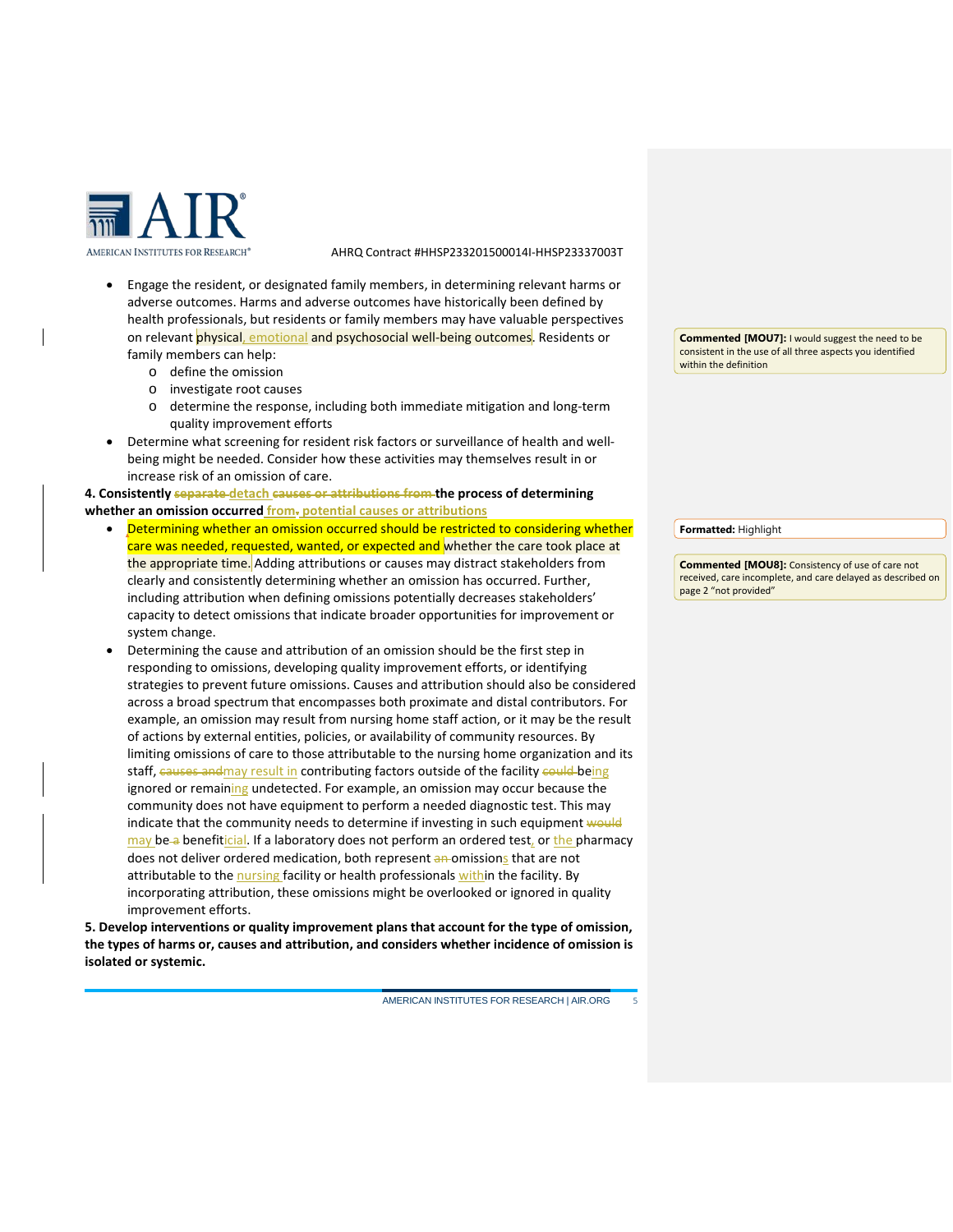

- Consider the magnitude of an increased risk when determining quality improvement efforts and developing strategies to prevent omissions from occurring. Also, should regulatory, legal and law enforcement entities choose to adopt this definition, the frequency of omission and magnitude of risk must be considered. For example, omitting a single dose of a Synthroid for a resident with hypothyroidism has an extremely low risk for undesired outcomes, and does not require additional monitoring or testing, but would constitute an omission of care. In contrast, forgetting to conduct a laboratory test for a resident on coumadin, may not detect an abnormal INR that may cause some increased risk of bleeding or clotting, if the INR was out of range. Failure to administer the first dose of an antibiotic for a resident with sepsis would have an even greater increased risk of an undesirable outcome. More importantly, all three of these examples occurring in a single facility in the same week may represent a broader systemic problem with consistent administration of medication. As such, each represents an omission of care, but the cause and magnitude will dictate the response.
- Create a process for responding to omissions of care that considers the spectrum of possible harms and underlying causes. While magnitude of risk or contribution to patient safety is critical, the frequency of occurrence, alignment with regulations or quality goals, or association with evaluation or reimbursement requirements are also valid considerations in developing and executing responses to omissions of care. A single failure to reposition a resident at risk of pressure ulcers is an omission requiring response. The type and extent of the response should be aligned with the associated potential harms or increased risks and should take into account root causes and attributions for the omission. However, responding to infrequent omissions while overlooking consistent, facility-wide failures, such as providing adequate oral care to multiple residents on multiple occasions, may reflect a process for responding to omissions that does not adequately address relevant potential harms or causes.

#### Causes of omissions of care attributable to the nursing home

A wide variety of factors may cause, or contribute to the cause of, omissions of care that are specific to nursing homes. While the definition explicitly excludes cause, and is intended to encompass omissions caused by factors or entities both inside and outside of the nursing homes, we conducted a literature review focused on long-term care that resulted in the following list of potential nursing home causes

- Time constraints for staff, including:
	- o Inadequate time allowed or increased workload
	- o Increased time required for nursing interventions
	- o Poor response times
- Insufficient staff, including:

**Formatted:** Highlight

**Commented [MOU9]:** Suggest rewording this sentence as it does not read well

**Formatted:** Highlight

#### **Commented [WJ10]:**

**Commented [WJ11R10]:** Structural factors in particular are excluded here. Is it an omission of care not to provide needed services because they are not covered? For example, Medicare does not generally cover dental services and Medicaid coverage of dental services varies state by state, with some states offering no coverage. If an individual does not receive a needed and wanted dental extraction of an infected tooth that should be considered an omission of care.

**Commented [MOU12]:** Is it possible to sub categorize these causes. E.g. Workforce (training, skills, staffing levels), Management/leadership, infrastructure, resources, resident characteristics etc.

**Commented [TT13R12]:** Agree

**Commented [MOU14]:** For what?

**Commented [MOU15]:** To?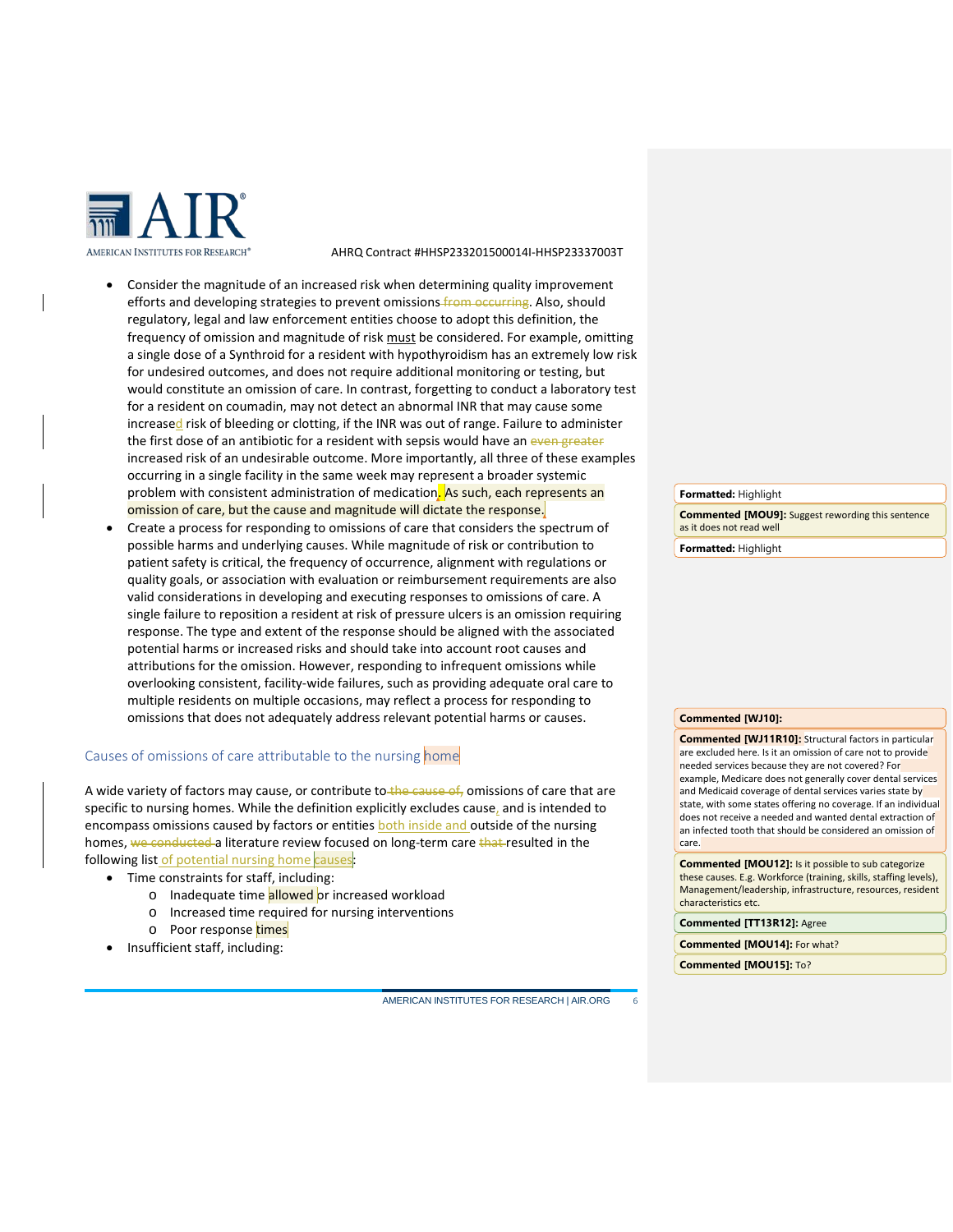

- o Inadequate numbers of staff
- o Temporary staff shortages or unexpected absences
- o Poor resident/staff ratio
- o Insufficient staff of specific types (e.g., RN, infection preventionist)
- Poor use of staff, such as inconsistent staff assignments
- Staff turnover
- Rationed nursing care
	- o Explicit, or rationed through policies that limit care or prioritize care processes inappropriately
	- o Implicit, or rationed through habit or individual staff decisions to, for example, leave care undone at the end of a shift
- Insufficient staff knowledge or training
- Complex or complicated resident needs
- Poorly designed workflow
- Poor teamwork, including poor definition of roles and responsibilities
- Poor communication, including
	- o Poor communication within the care team
	- o Lack of communication with, or failure to listen to, residents or family, particularly regarding care preferences
	- o Lack of communication about risk factors or at-risk residents
	- o Lack of interprofessional collaboration
- Ineffective delegation of tasks
- Inadequate or inconsistent documentation practices, including:
	- o Lack of written plans for palliative care, advanced care directives
	- o Lack of adequate screening or surveillance of at-risk patients
	- o Lack of systematic medication reviews and reconciliations
- Denial that there is an issue or that omitted care has an impact, lack of transparency about omissions and their impacts
- Urgent or unanticipated situations that interfere with standard care processes
- "Busy days" where there are multiple admissions, discharges, or transfers
- Resident's level of acuity
- Lack of or inadequate material resources, including
	- o Medications
	- o Supplies
	- o Equipment
	- o Technological infrastructure
- Resident or family member preferences or decisions
- Lack of physical skills
- Lack of personal or organizational accountability for resident's care needs and safety

AMERICAN INSTITUTES FOR RESEARCH | AIR.ORG 7

**Commented [WJ16]:** This does not fully highlight the complexities of informed refusal. The definition of refusal should consider capacity, competency, assent, consent, how to recognize refusal, what constitutes informed refusal, and surrogate decision making.

**Formatted:** Highlight **Formatted:** Highlight

**Commented [MOU17]:** Who's?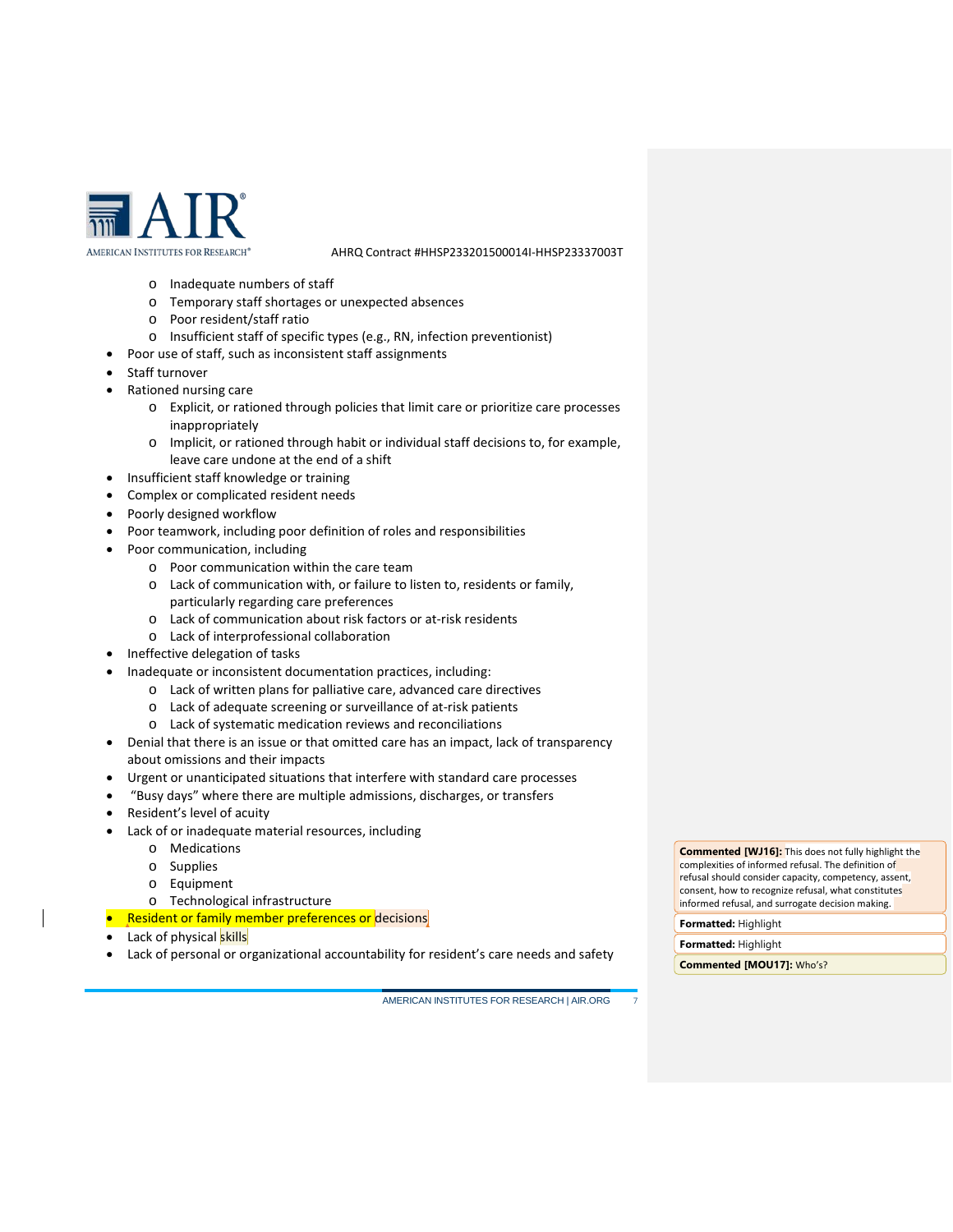

• Lack of management support for resident's care needs and safety

### Selected examples of omissions of care

- **1. A nursing home resident does not receive a flu vaccine at the appropriate time of year. Flu vaccine is not medically contra-indicated for the resident.**
	- a. This is an omission.
	- b. Possible cause 1: The nursing home administrator ordered insufficient doses of vaccine. Attribution: Nursing home
	- c. Possible cause 2: There is a nationwide shortage of flu vaccine due to failures in manufacturing and facility orders are not being fulfilled. Attribution: Supplier
- **2. Bed-bound residents at risk for developing pressure ulcers do not consistently receive appropriate preventive care such as repositioning.**
	- a. This is an omission.
	- b. Possible cause 1: The nursing home owner reduced facility staffing to minimal levels during evening, nighttime, and early morning hours, which increases resident/staffing ratios. Available staff therefore have difficulty completing all required tasks during these hours and residents are not repositioned on schedule as ordered. Attribution: Nursing home
	- c. Possible cause 2: Some nursing staff who work intermittently at the facility are not aware of which residents are at risk for pressure ulcer and how to reposition bed-bound resident's heels. Attribution: Nursing home
- **3. A resident is prescribed a medication not in accordance with professional standards or guidelines (e.g. McGeer criteria for antibiotics).**
	- a. This is not an omission of care. This is the provision of care that is not needed, or a "commission of care."
- **4. A resident is given the wrong dose of coumadin because the facility forgot to conduct a laboratory test to monitor the INR.** 
	- a. Forgetting to do the test is the omission of care.
	- b. Giving the wrong dose of coumadin is not an omission; this is a commission of care.
	- c. Possible cause 1: The nursing home used a confusing process to track when monitoring tests are done and to record physician orders. Attribution: Nursing home
	- d. Possible cause 2: The nursing home uses agency nurses who are not familiar with the facility policy and procedure on ordering tests. Attribution: Nursing home
- 5. **A resident would like to be groomed and dressed nicely when friends or family members come to visit but does not consistently receive the assistance needed to achieve this goal.**

**Commented [MOU18]:** These are really clear examples that highlight the different potential causes and attributions very well

**Commented [TT19R18]:** Agree, these are good examples